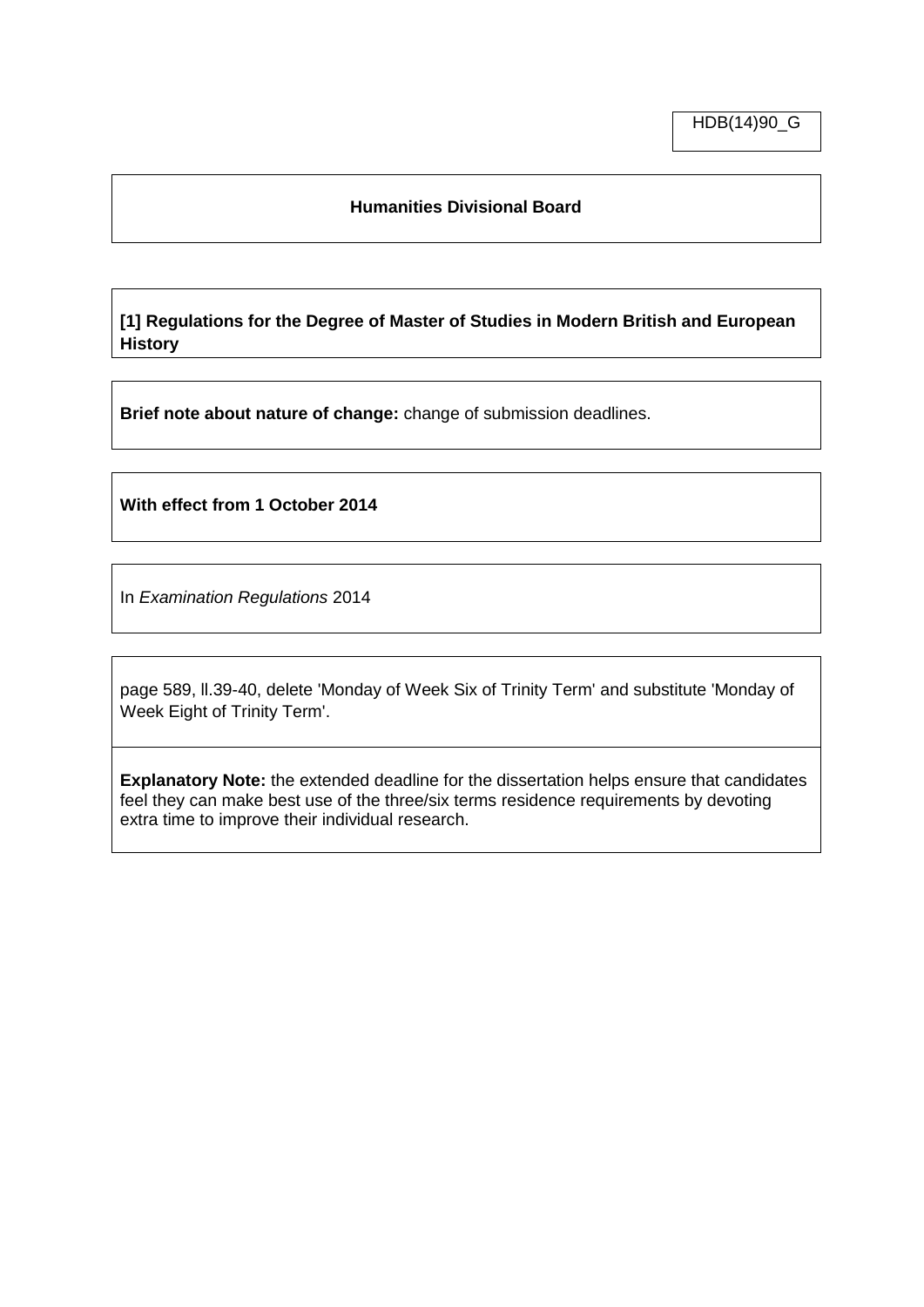**[2] Regulations for the Degree of Master of Philosophy in Modern British and European History** 

**Brief note about nature of change:** change of submission deadlines.

**With effect from 1 October 2014**

In *Examination Regulations* 2014

page 500, l.1, delete 'Monday of Week Six of Trinity Term in the candidate's second year.' and substitute 'Monday of Week Eight of Trinity Term in the candidate's second year.'

**Explanatory Note:** The change allows candidates additional time to submit their dissertations.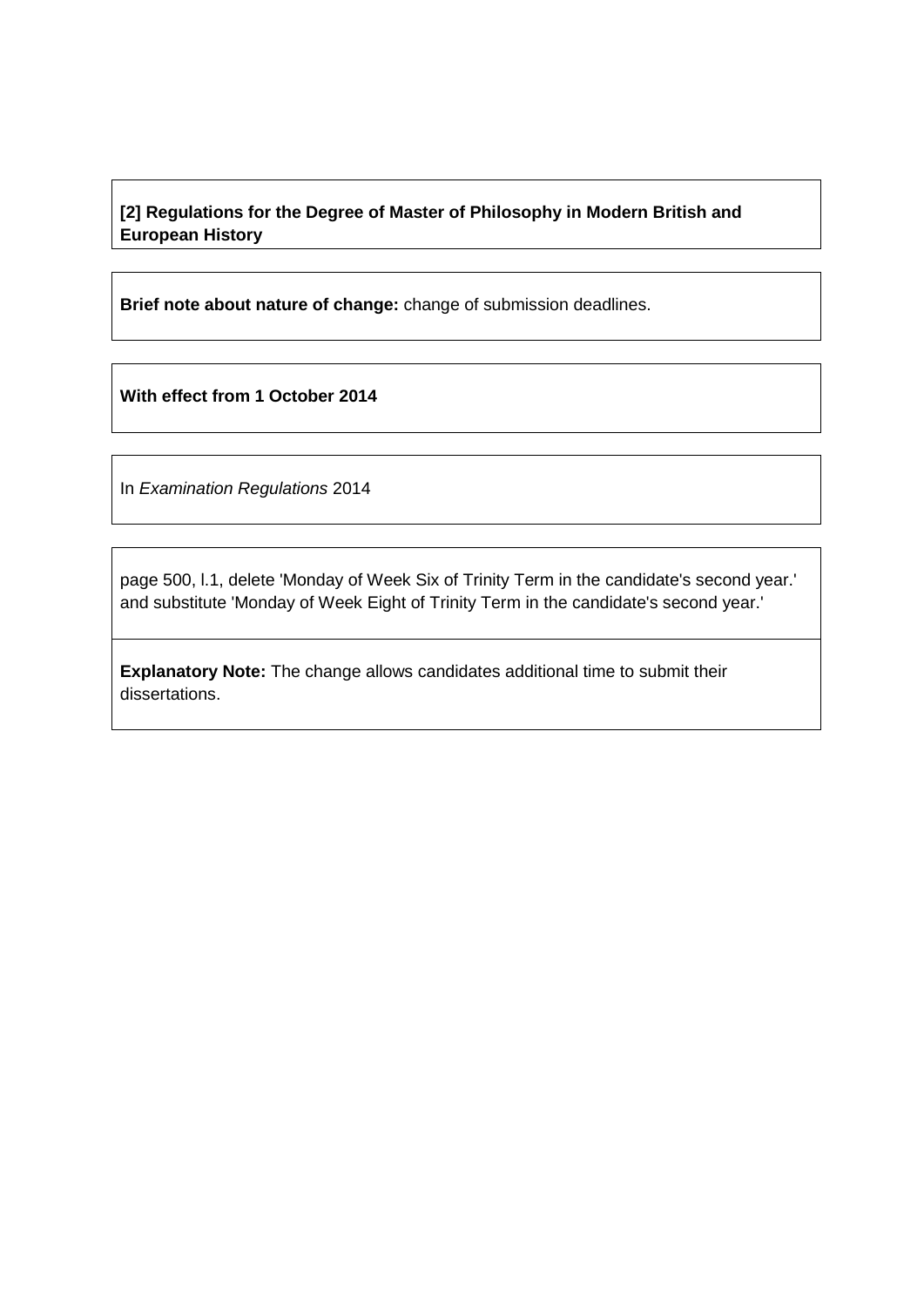**[3] Regulations for the Degree of Master of Science in Economic and Social History**

**Brief note about nature of change:** change of submission deadlines.

**With effect from 1 October 2014**

In *Examination Regulations* 2014

[1] page 643, delete ll.15-17 'The methodological introduction course will be assessed by a methodological essay of up to 4,000 words. Two copies of the essay must be submitted by noon on Monday of first week of Trinity Term of the candidate's first year' and substitute 'The methodological introduction course will be assessed by an end of course essay of up to 4,000 words. Two copies of the essay must be submitted by noon on Friday of fifth week of Hilary Term of the candidate's first year'

[2] page 644, II.7-8 delete 'last Monday in September' and substitute 'last Friday in August'

### **Explanatory Note:**

[1] The modified submission piece and deadline ensures that candidates can receive summative feedback on this work in good time before further essay submissions and exams are due. The end of course essay is not a new piece of work, they always submitted that, but in the past it was regarded as an element of participation rather than summative assessment. The Faculty has also somewhat restructured the delivery of the methodological introduction, so that it is now entirely delivered during Michaelmas Term, and thus removing the overlap with work on the Advanced Papers in Hilary Term which sometimes caused additional friction in the past.

[2] The adjustment of the dissertation submission deadlines was agreed by the Faculty for two reasons: (i) this will ensure that we can clear the academic conditions for DPhil readmission candidates in time for the start of Michaelmas Term in the light of full examination results, and (ii) to remain competitive with other institutions who can offer a smooth transition from master's to doctoral studies without delaying clearance for doctoral studies to Hilary Term.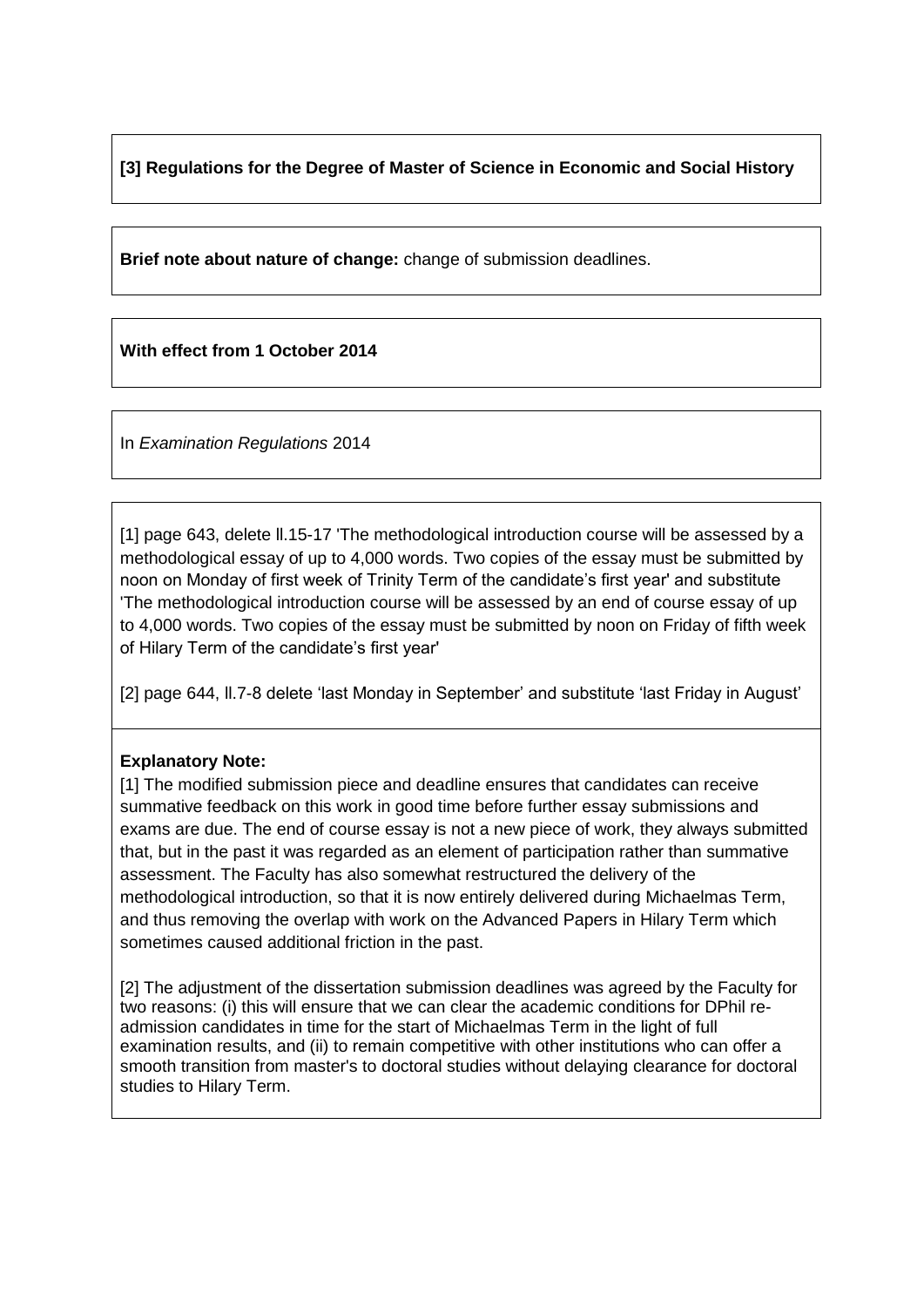# **[4] Regulations for the Degree of Master of Philosophy in Economic and Social History**

**Brief note about nature of change:** change of submission deadlines.

**With effect from 1 October 2014**

In *Examination Regulations* 2014

page 470, delete ll.26-28 'The methodological introduction course will be assessed by a methodological essay of up to 4,000 words. Two copies of the essay must be submitted by noon on Monday of first week of Trinity Term of the candidate's first year' and substitute: 'The methodological introduction course will be assessed by an end of course essay of up to 4,000 words. Two copies of the essay must be submitted by noon on Friday of fifth week of Hilary Term of the candidate's first year'

### **Explanatory Note:**

The modified submission piece and deadline ensures that candidates can receive summative feedback on this work in good time before further essay submissions and exams are due. The end of course essay is not a new piece of work, they always submitted that, but in the past it was regarded as an element of participation rather than summative assessment. The Faculty has also somewhat restructured the delivery of the methodological introduction, so that it is now entirely delivered during Michaelmas Term, and thus removing the overlap with work on the Advanced Papers in Hilary Term which sometimes caused additional friction in the past.